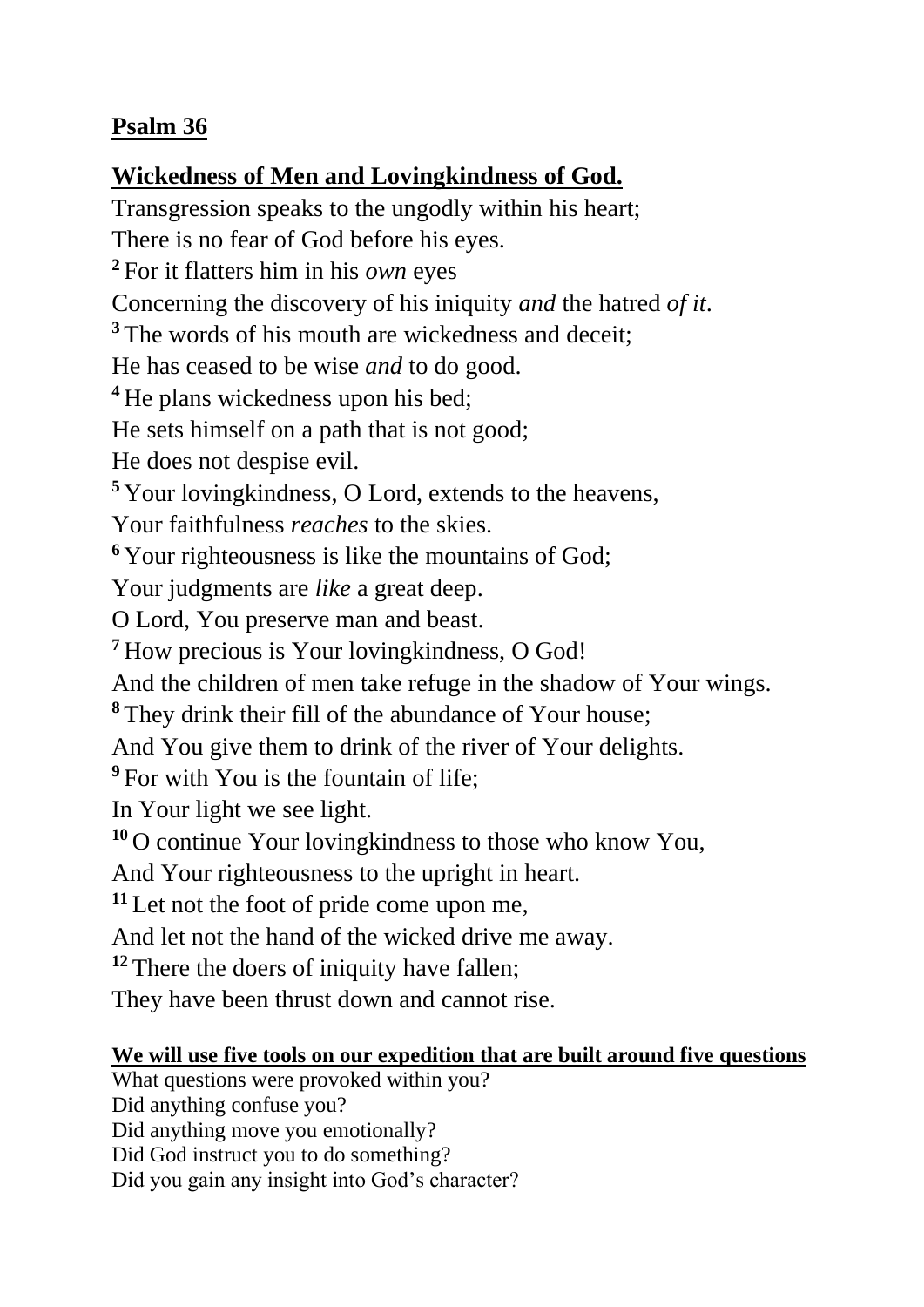## **Paul's questions and insights**

- 1. Transgression means what?
- 2. To transgress is an act that goes against the law, rule, or code of conduct; an offence.
- 3. Why do transgressors speak to the ungodly in their heart?
- 4. What does it mean to have no fear of God?
- 5. The transgressor is flattered by their dark deeds.
- 6. David gives us an insight into the nature/character of the transgressor. They are wicked and full of deception.
- 7. The transgressor has stopped being wise and prefers wrong to right.
- 8. Even while they are in their bed the transgressor schemes evil acts that they desire to carry out.
- 9. They choose to make the decision within themselves not to do good but to do bad.
- 10. David considers the nature/character of God.
- 11. Gods loving kindness reaches as far as the heavens.
- 12. God's faithfulness goes up to the skies. How vast is that!
- 13. God's right character is as the 'holy mountains'.
- 14. The way God decides is always right. He evaluates with complete understanding.
- 15. How do we evaluate with limited understanding?
- 16. David calls God 'Lord'. What he means is, that he is in surrender of all that God is.
- 17. God preserves man but He also preserves and loves the beast.
- 18. The young find their refuge in the shadow of God's wing for their protection.
- 19. The young enjoy the blessings of all of God's blessing.
- 20. What does it mean that they gain access to the river of God's delights?
- 21. What is the fountain of life and where can it be found?
- 22. 'By the light of God' is how we are really able to see.
- 23. To tender is to give yourself with love, joy and peace.
- 24. Responding to, or expressing the softer emotions- Tender love